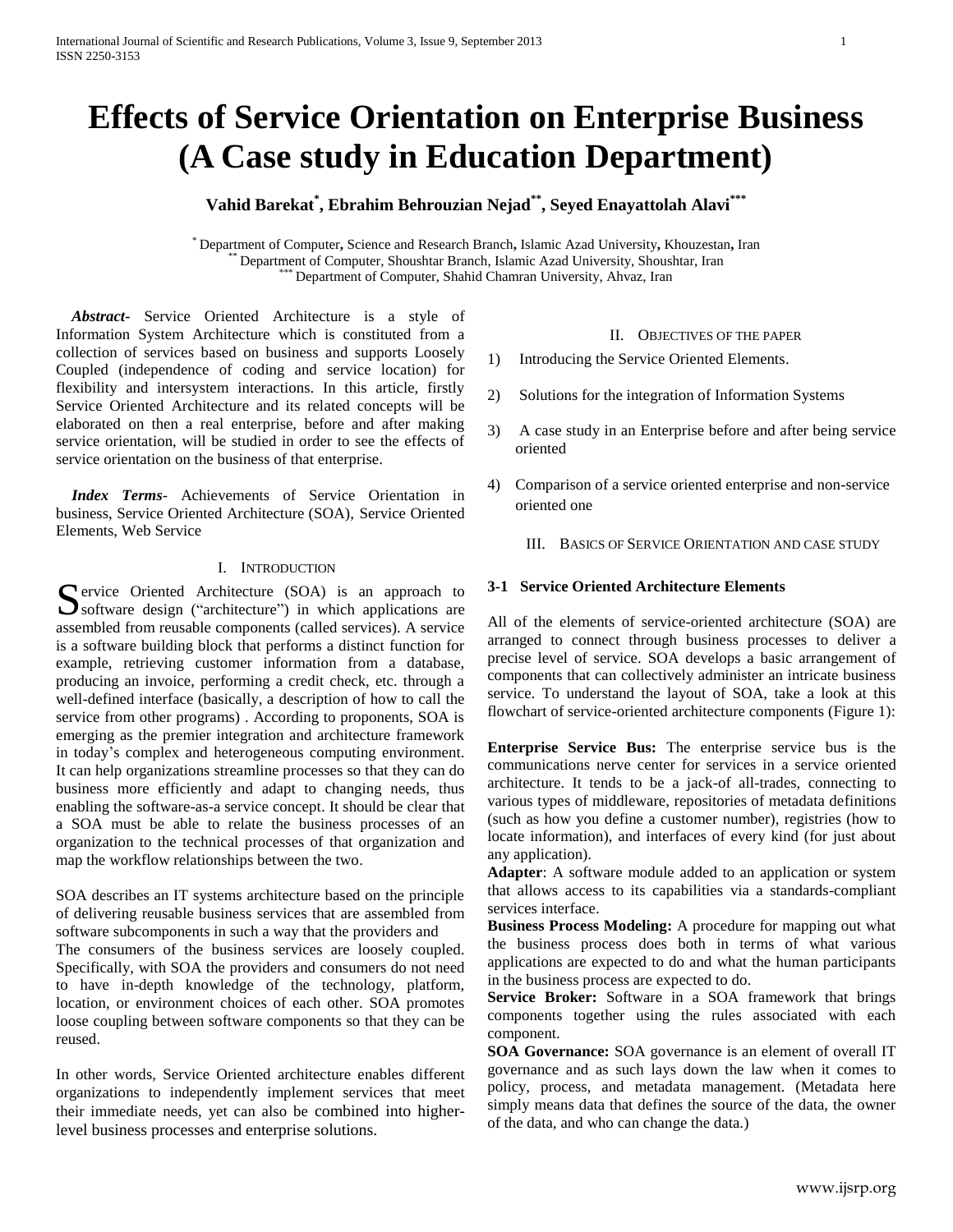

Mainframe **ERP UNIX** Data BASE **Financials** .NET Java

**Figure 2 - Peer to Peer connection**

# **3-2-2 Central Translator**

**Figure 1 - layout of SOA**

**SOA Repository:** A database for all SOA software and components, with an emphasis on revision control and configuration management, where they keep the good stuff, in other words.

**SOA Service Manager:** Software that orchestrates the SOA infrastructure, so that the business services can be supported and managed according to well-defined Service Level Agreements.

**SOA Registry:** A single source for all the metadata needed to utilize the Web service of a software component in a SOA environment.

#### **3-2 Solutions for the integration of Information Systems:**

Presenting solutions for integrating Information Systems: for integrating different Information Systems various solutions are offered among which the most well-known ones are

- 1- Peer to Peer connection
- 2- Central Translator
- 3- Web Service

## **3-2-1 Peer to Peer connection**

In the Peer to Peer Connection, in order to make interaction between two Information Systems in an enterprise, it is necessary to define and provide the communication path. Naturally, such a procedure and approach was too expensive and cumbersome (Figure 2).

In the case of Central Translator, middleware operates between all the Information Systems in a way that like a central hob all the sent messages are referred to this mediator and after translation, they are sent to the protocol of the targeted system. This option also has had its own problems that the most salient ones were heterogeneous protocols and its limits of generalizability (Figure 3).



**Figure 3 - Central Translator**

#### **3-2-3 WEB SERVICE**

The most up-dated generation of Unified Communication is Web Service which is based on Service Orientation. In this model, all the Information Systems must interact with a standard and internationally permissible mediator called WEB SERVICE which is based on XML, possesses universal standard, and is acceptable by all Platforms, technologies, and producers.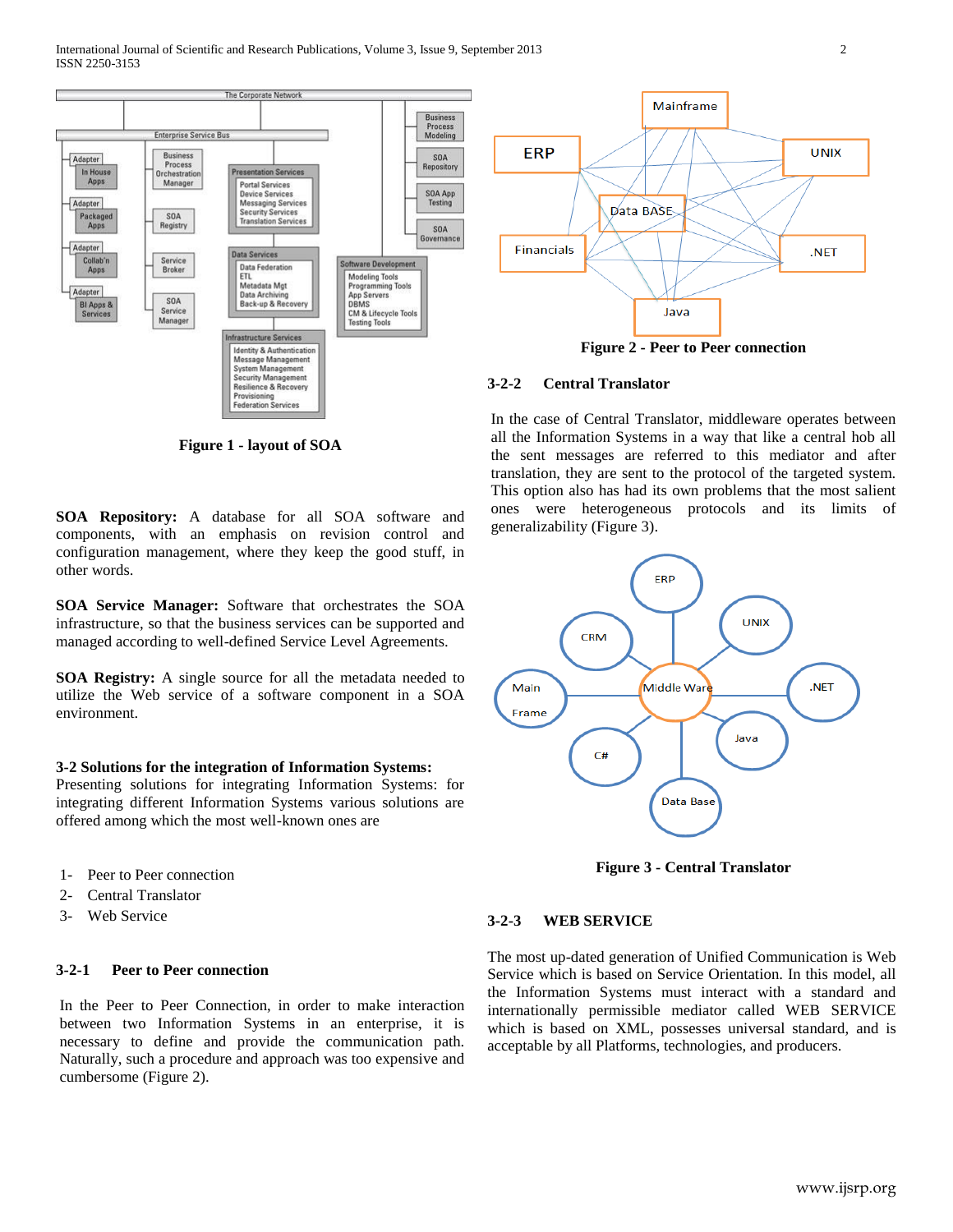## **3-3 A CASE STUDY IN EDUCATION DEPARTMENT:**

Transfer is a process in which an administrative or teaching staff requests to change his/her place of employment from the source to the target office. Agreement of both offices is mandatory.

#### **3-3-1 Education before being Service Oriented:**

For transferring personnel in the past, the following steps should be followed: 1- first, the applicant entered the office and referred to the Personnel Unit. 2- The Personnel authority reviewed the records of each applicant to assure that they have the initial conditions of transferring. 3- Personnel authority gave each applicant a scoring form for filling out and determining his/her rank (transferring is done based on the final scores recorded in the form) 4- in some steps for the lack of some documents (one of the effective factors of ranking), the applicant was forced to leave the office and after preparing the documents come back. 5- Applicant, after completing all the requirements, should refer to the Secretariat Unit, register the request, and again deliver the request form to the Personnel Unit. 6- In each step, if one of the mentioned units was closed the applicant had no choice except patient. 7- Because of abundance of requests, the process was handled slowly. 8- It was at the expose of mistake or losing the documents. 9- Direct presence of the applicant in the process increased the plausibility of giving bribe and nepotism. 10- All the applicants' documents were organized based on their scores (points). 11- Documents were transferred from the original office to the State Office. 12- Documents of those whose office agreed with their transfer were sent to the target office for reviewing and commenting. 13- The target office, based on the conditions, commented on the requests. 14- Since the Offices were too far from each other, the comments were not delivered on time. All in all, to gain service, both source and target offices were busily involved, because transferring is just one of the duties that each office should do.

#### **3-3-2 Education after being Service Oriented:**

In recent years, the Transferring Unit of Education is service oriented and applicant only once refer to the Personnel Unit, receive 'transferring code' and enter their scores in the transferring system. The source and target offices make appropriate decisions based on the scores and the results are declared on time, easy as a pie! Features of Service Oriented Enterprise are completely clear: 1- Related offices can simply connect to this system by any technology or programming language since, as discussed above, integrating and unifying Information Systems based on 'Web Service' is independent of technology, platform, and operating system. 2- Instead of transferring bundles of files and documents between different offices, workflow is done by the management system. 3- The applicant just delivers the documents once and the results (transfer or not transfer) are announced on a specific time in the system. 4- Features and conditions of the service are clearly mentioned. 5- Overcrowding is avoided in offices.

# IV. ACHIEVEMENTS OF SERVICE ORIENTATION IN BUSINESS:

Results and achievements of service orientation in the Personnel Transfer Unit of Education in a comparative form is depicted in Table 1.

# **Table 1: Comparison of transferring condition before and after service orientation**

| Comparison                                                                                    | Before SOA                   | After SOA                               |
|-----------------------------------------------------------------------------------------------|------------------------------|-----------------------------------------|
| Following the steps and<br>procedures of doing works                                          | By applicant                 | Mechanized                              |
| All the procedures and steps of<br>the works have the capability of<br>being done by internet | Never                        | Somewhat                                |
| The time of being present in<br>office                                                        | Excessive and<br>unnecessary | Time-<br>effective                      |
| Possibility of corruption and<br>bribery                                                      | High                         | Low                                     |
| Hiding the complexity and<br>internal rules from the customer                                 | Impossible                   | Possible                                |
| Document delivery                                                                             | Frequently                   | Once                                    |
| Possibility of mistake and<br>missing the documents                                           | High                         | Low                                     |
| Customers' satisfaction from<br>the Enterprise                                                | Low                          | High                                    |
| Enterprise condition                                                                          | Weak and<br>inflexible       | Agile and<br>service<br>oriented        |
| Recording the applicant's<br>information for future use                                       | Hard                         | Simple                                  |
| Interaction between<br>Departments                                                            | Excessive and<br>unnecessary | <b>Balanced</b><br>and When<br>required |
| Reliability                                                                                   | Low                          | High                                    |
| Enterprise costs                                                                              | High                         | Low                                     |

#### V. CONCLUSION

In an actual case study we showed that service orientation resulted in the flexibility, cost reduction, agility of enterprise, and satisfaction of applicants .

#### ACKNOWLEDGMENT

THANKFUL OF THE DEPARTMENT OF EDUCATION IN KHOUZESTAN PROVINCE FOR THEIR COOPERATION IN PREPARING THIS ARTICLE

#### **REFERENCES**

- [1] F.Shams,A.Mahjoorian, *Service Oriented Enterprise Architecture* , 2009, pp.47-120.
- [2] Q. H. Mahmoud, "Service-Oriented Architecture (SOA) and Web Services: The Road to Enterprise Application Integration (EAI)," Sun Developer